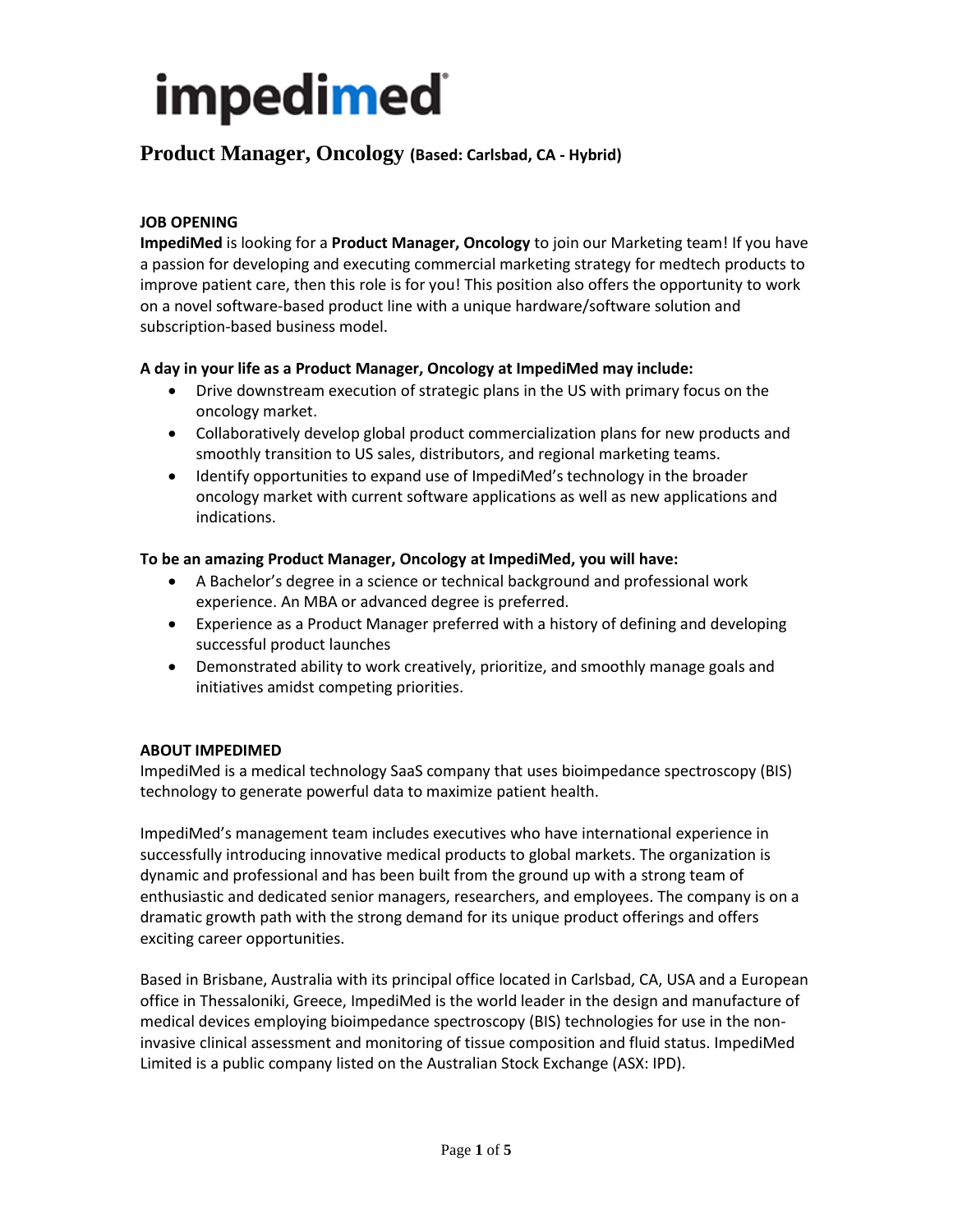### **Product Manager, Oncology (Based: Carlsbad, CA - Hybrid)**

ImpediMed devices are currently used in both the clinical and research settings with future applications being developed for home use. ImpediMed has over 20 years of clinical experience supporting healthcare professionals in the assessment of secondary unilateral lymphedema of the limbs. ImpediMed's devices are used in a variety of settings to aid surgeons, oncologists, therapists, and radiation oncologists. Our research devices are thought of as a gold standard measurement system for non-invasive fluid and body composition measurement, used in both animals and human research.

ImpediMed produces a family of FDA cleared and CE Marked medical devices, including SOZO®, sold in select markets globally. For more information, see our website at www.impedimed.com.

**ImpediMed's Company Vision:** Leave no patient untested who could benefit from our technology.

#### **BENEFITS**

#### **Life at ImpediMed**

It is fast, it is fun, it is evolving, it is growing, and it is filled with smart, passionate, diverse, friendly people who want to make a difference in healthcare. We are 4 miles from the beach and are located within the Carlsbad Research Park with numerous paths and trails great for walking meetings or enjoying the outdoors during your workday by biking, running, or walking.

#### **Total Rewards**

At ImpediMed, we are strongly committed to our employees--their well-being, development, rewards, and recognition opportunities. One way we demonstrate this commitment is by offering a valuable, competitive package of compensation and individualized benefits programs aimed at the varying needs of our diverse and global teams. The sum of our programs is one of the many reasons people choose to work at ImpediMed. We regularly benchmark against other companies in our industry to ensure our Total Rewards package is competitive is competitive and of value.

We offer full healthcare benefits including Medical PPO/HMO/HSA Plan Choices, Dental Plan, Vision Plan; 401(k) with employer match. Basic Life, AD&D, STD/LTD, Employee Assistance Program (EAP) and employee discount programs.

#### **Diversity & Inclusion**

It is our diverse teams who drive our innovation, creativity, and success. We value the unique backgrounds and experience of all our employees and share a set of core values of ethical behavior for conducting our business. - *Integrity, Accountability, Collaboration, Respect, Quality, Compliance*. We continuously strive to provide an environment where employees not only feel they can succeed, but also where they can thrive.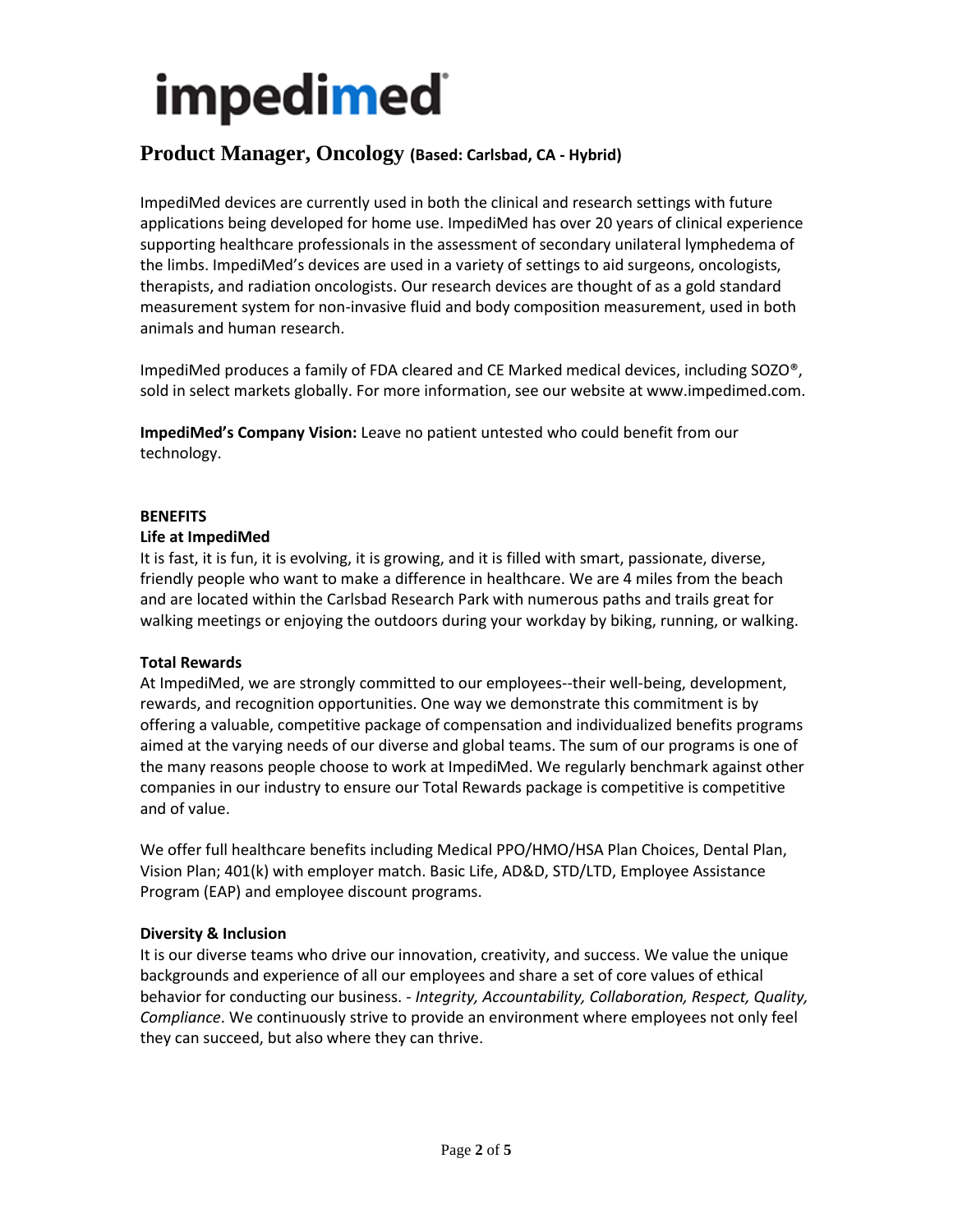### **Product Manager, Oncology (Based: Carlsbad, CA - Hybrid)**

#### **To Apply**

Please apply via LinkedIn or email your resume t[o employment@impedimed.com](mailto:employment@impedimed.com) with subject heading: Product Manager, Oncology.

#### **Equal Opportunity Employment**

As part of our commitment to providing equal employment opportunities, we take steps to ensure that all qualified applicants are treated fairly. To that end, our decisions around recruitment, hiring, assignment, promotion, compensation, and other personnel factors are made and administered without regard to race, color, religion, genetic information, national origin, sexual orientation, gender identity, gender expression, pregnancy, childbirth or related medical conditions, age, disability, citizenship status, uniform service member status, or any other protected class under federal, state or local law.

If you have a disability that requires accommodations in order to complete the application process, please contact us at employment@impedimed.com or (760) 585-2100.

#### **POSITION SUMMARY**

The Product Manager, Oncology will be responsible for developing and executing the commercial marketing strategy for ImpediMed's Oncology products with a strategic focus on the US Market. The downstream product marketing activities include program development, product launches, competitive marketing, reimbursement messaging, sales training, and executing promotions and campaigns across multiple channels. The upstream product marketing activities include acting as the Voice of the Customer to development teams through product knowledge and a deep understanding of the user experience.

**PRIMARY DUTIES & RESPONSIBILITIES** (Essential Functions of the Position) include but are not limited to the following. Other duties may be assigned.

- Drive downstream execution of strategic plans in the US with primary focus on the Lymphedema Prevention Program. Help develop downstream activities and execute agreed upon marketing plan in conjunction and consultation with Sales and the rest of the Marketing team.
- Coach and counsel Sales organization on the execution of Lymphedema Prevention Program including program implementation and education.
- Collaboratively develop global product commercialization plans for new products and smoothly transition to US sales, distributors, and regional marketing teams.
- Identify opportunities to expand use of SOZO in the broader oncology market with current software applications as well as new applications and indications.
- Promote and maintain the ImpediMed SOZO, and L-Dex therapy brands. Produce and assess effectiveness of marketing collateral and tools including brochures, sales tools, training materials, etc. using a digital-first approach.
- Create and deliver sales training materials to support rapid onboarding of new Sales hires. Be the expert in messaging and collateral that is relevant to successful account growth and competitive initiatives.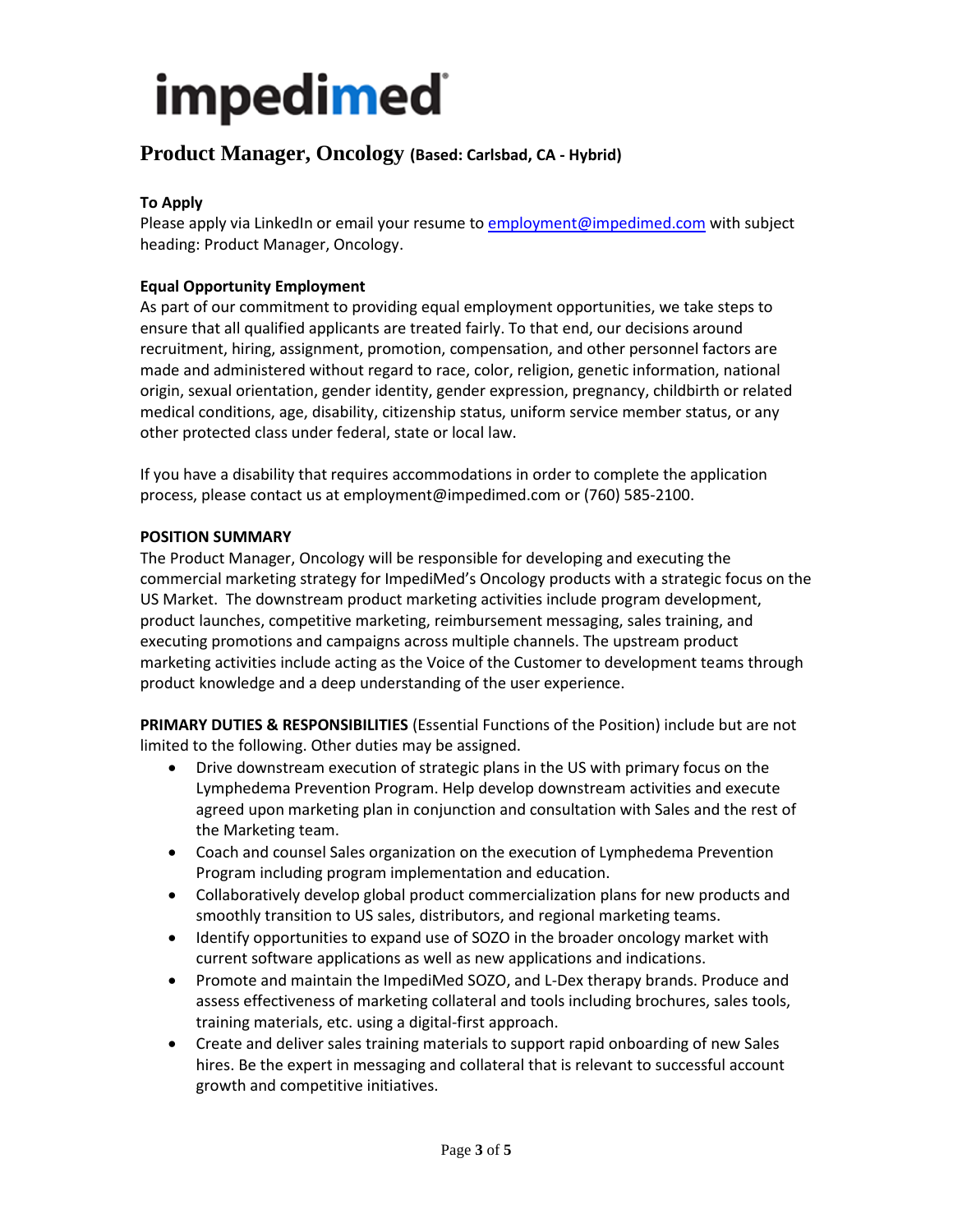### **Product Manager, Oncology (Based: Carlsbad, CA - Hybrid)**

- Promote and utilize analytic methods to establish/evaluate all related activities, including analysis and recommendation of new opportunities.
- Devise market research to support products, analyze sales and market trends, and synthesize results into relevant plans. Drive understanding of patient & clinician insights within the therapy, including patient and referring physician behavior.
- Foster relationships and collaboration with key customers and key opinion leaders to ensure that launches and other programs are relevant and will drive understanding and adoption of SOZO, L-Dex, and the Lymphedema Prevention Program.
- Attend key tradeshows, conferences, and symposia to execute marketing tactics, build knowledge and assist with educational programs and product demonstrations.
- Maintain awareness of market or competitive developments and impact to commercial and product strategy. If necessary, develop third party industry relationships to augment commercial needs.
- Be the Voice of the Customer to product and software development teams through procedural knowledge and deep understanding of the user experience.
- Develop customer evaluation plans for new features and applications as inputs into the product and software development processes.
- Ensure that all marketing activities conform to company guidelines and local laws.
- Other duties as assigned.

#### **SUPERVISORY RESPONSIBILITIES**

• None

#### **QUALIFICATIONS GUIDELINES**

#### **Typical Knowledge, Skills, & Abilities:**

- Demonstrated ability to work creatively, prioritize, and smoothly manage goals and initiatives amidst competing priorities.
- Superior verbal and written communication, teamwork, and emotional intelligence skillsets. Work samples available upon request.
- Ability to build positive working relationships, both internally and externally.
- Self-starter who demonstrates ownership and leadership in a high-growth, fast-paced environment.
- Agility to pivot to meet evolving business demands.
- Strong knowledge of the Microsoft Office product suite.
- Must understand, follow, and comply with regulatory requirements as applicable to various processes. An understanding of FDA Quality System Regulations and ISO Standards (ISO 13485) is required.
- Must possess a thorough understanding of work-related standards and regulations, including but not limited to Standard Operating Procedures (SOPs) and Quality System Regulations (QSRs), both US and international.